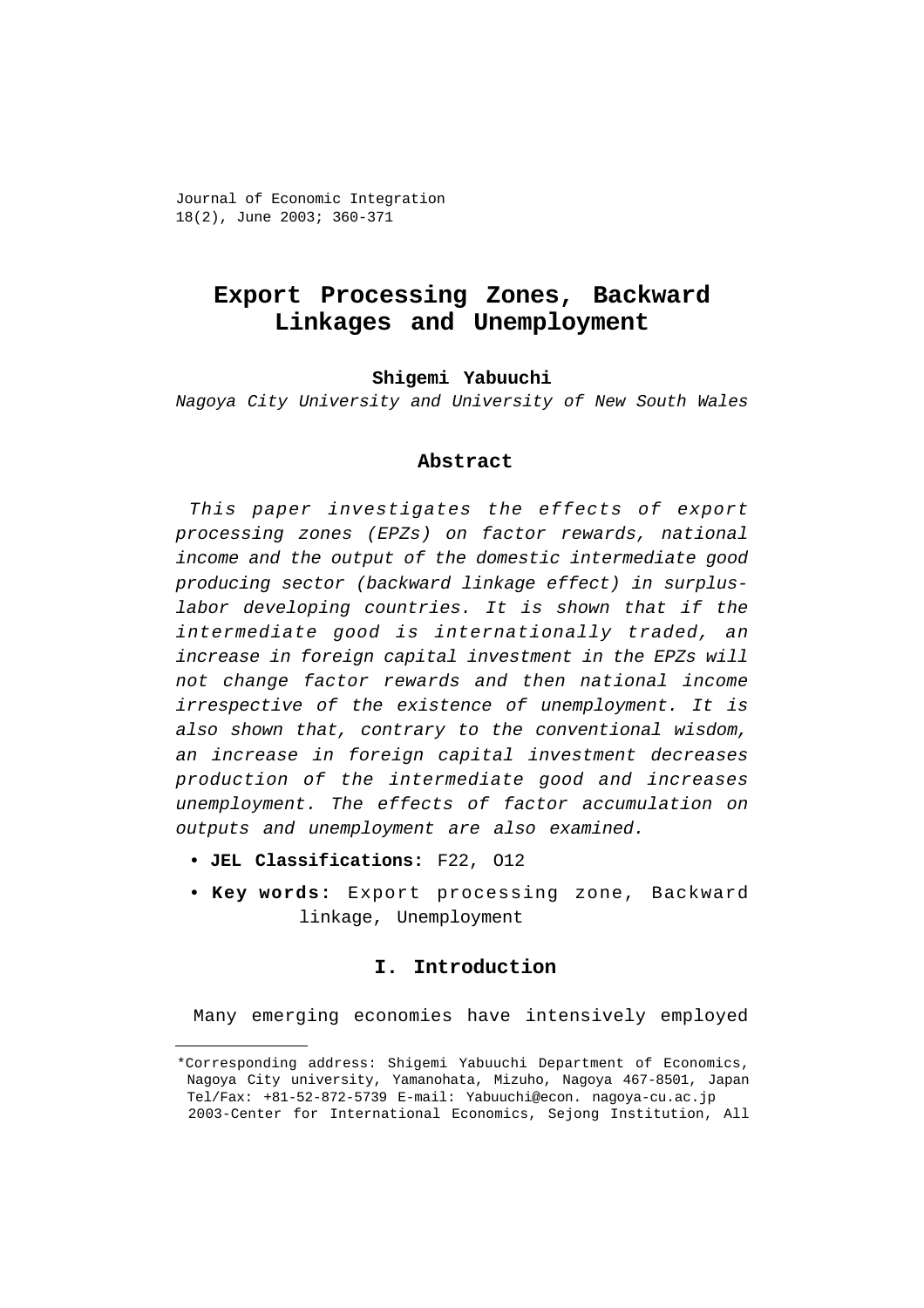export processing zones (EPZs) or duty free zones (DFZs) to accelerate their development. These policies show considerable success as development strategies in those countries which include Kaohsiung (Taiwan), Masan (South Korea) and Maquiladoras (Mexico). The advantages of these policy options are as follows: (1) they introduce foreign capital which is scarce in those countries, (2) they introduce advanced technology in the host country, (3) they stimulate domestic sectors through (inter-industry) linkage effects, (4) they mitigate the balance of payment problem by increasing export earnings, and (5) they alleviate the problem of unemployment. On the other hand, advanced countries invest their capital in developing countries to enjoy their low wage rates, to circumvent the protective barriers of the invested countries, and to enjoy various fringe benefits which include a capital tax reduction, production and wage subsidies. Various aspects of DFZs and EPZs have been discussed by several trade theorists such as Hamada (1974), Rodriguez (1976), Hamilton and Svensson (1982), Young (1987, 1992), Young (1992), Young and Miyagiwa (1987), Beladi and Marjit (1992), Miyagiwa (1993) and Yabuuchi (1997).

Recently, Din (1994) presented an ingenious model which incorporates EPZs and an intermediate goodproducing sector. He remarked that one of the major objectives for forming EPZs is to stimulate the domestic (primary) sectors through backward linkages. These linkages are established through the inputoutput relations between EPZs and domestic goodproducing sectors. Din showed that if the intermediate good is internationally traded, then an increase in foreign capital investment in the EPZs (i.e., an establishment or an increase in the activity of the EPZs) has no effect on factor rewards and then national income, and it has harmful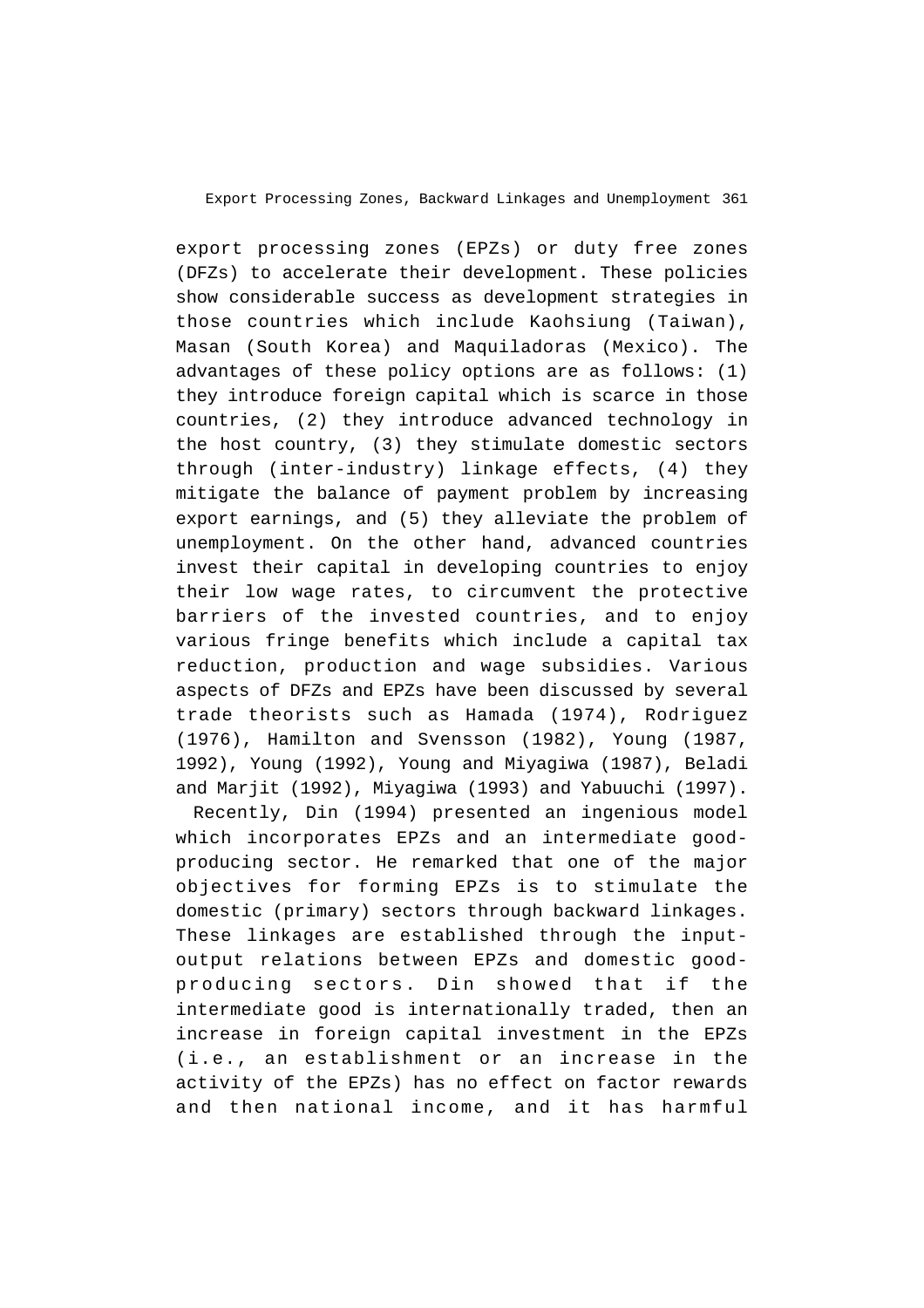(respectively beneficial) effect on the intermediate good-producing activities if the intermediate good sector is labor (respectively capital)-intensive.

By the way, EPZs are employed mainly by developing countries which are characterized by abundant labor and unemployment. Thus in this paper we focus our attention on another important objective of forming EPZs by incorporating urban unemployment into Din's fullemployment model. We analyze the effects of EPZs on factor rewards, national income, unemployment and outputs. Our main findings are as follows. Suppose that all goods including the intermediate good are internationally tradable. An increase in foreign capital investment will not change factor rewards and then national income even if unemployment exists. Furthermore, it decreases the output of the intermediate good and increases unemployment. It is interesting that urban unemployment decreases if and only if employment in urban sectors (the domestic manufacturing sector and the EPZ) decreases. The effects of factor accumulation on the outputs and unemployment are also investigated.

The rest of the paper is organized as follows. Section 2 presents the model and basic assumptions. Section 3 examines the effects of EPZs on factor rewards, national income, the output of intermediate good and unemployment. Section 4 is devoted to the analysis of the relation between factor accumulation and unemployment. Finally, concluding remarks can be found in section 5.

# **II. The Model and Assumptions**

Let us consider a small open economy in which there are two zones: the domestic zone and the EPZ. The domestic zone: produces two goods,  $X_1$  and  $X_2$ , while the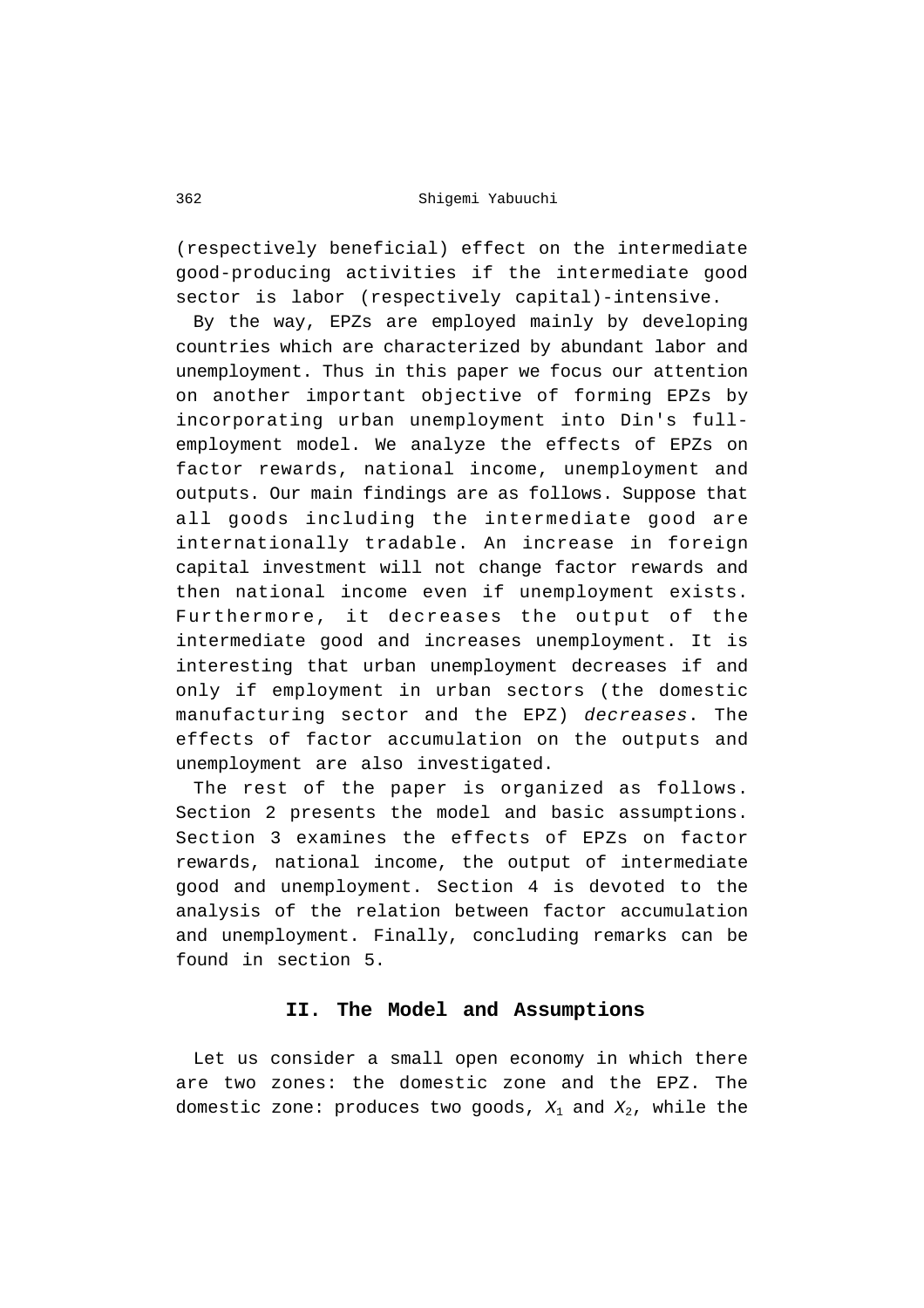EPZ produces  $X_3$ . Production of  $X_1$  requires labor  $(L_1)$ and domestic capital  $(K_1, )$ . Good 1 is a pure intermediate good which is used in the production of goods 2 and 3. Sector 2 utilizes labor  $(L_2, )$ , domestic capital  $(K_2)$ , and good 1  $(X_{12})$ , while sector 3 uses labor  $(L_3)$ , foreign capital  $(V)$  and good 1  $(X_{13})$ . Thus, it is supposed that intermediate goods produced in the primary sector 1, for example, timber and iron ore, are further processed into manufacturing products, furniture and steel products, respectively, in sectors 2 and 3. The production functions are:

$$
X_1 = F^1(L_1, K_1) \tag{1}
$$

$$
X_2 = F^2(L_2, K_2, X_{12})
$$
 (2)

$$
X_3 = F^3(L_3, V, X_{13})
$$
\n(3)

 $F^j$  is homogeneous of degree one in the factors. Under competition, we have

$$
P_1 = a_{L1}W_1 + a_{K1}r \tag{4}
$$

$$
P_2 = a_{L2}w_2 + a_{K2}r + a_{X2}P_1
$$
\n(5)

**Figure 1.** The Labor Allocation Mechanism

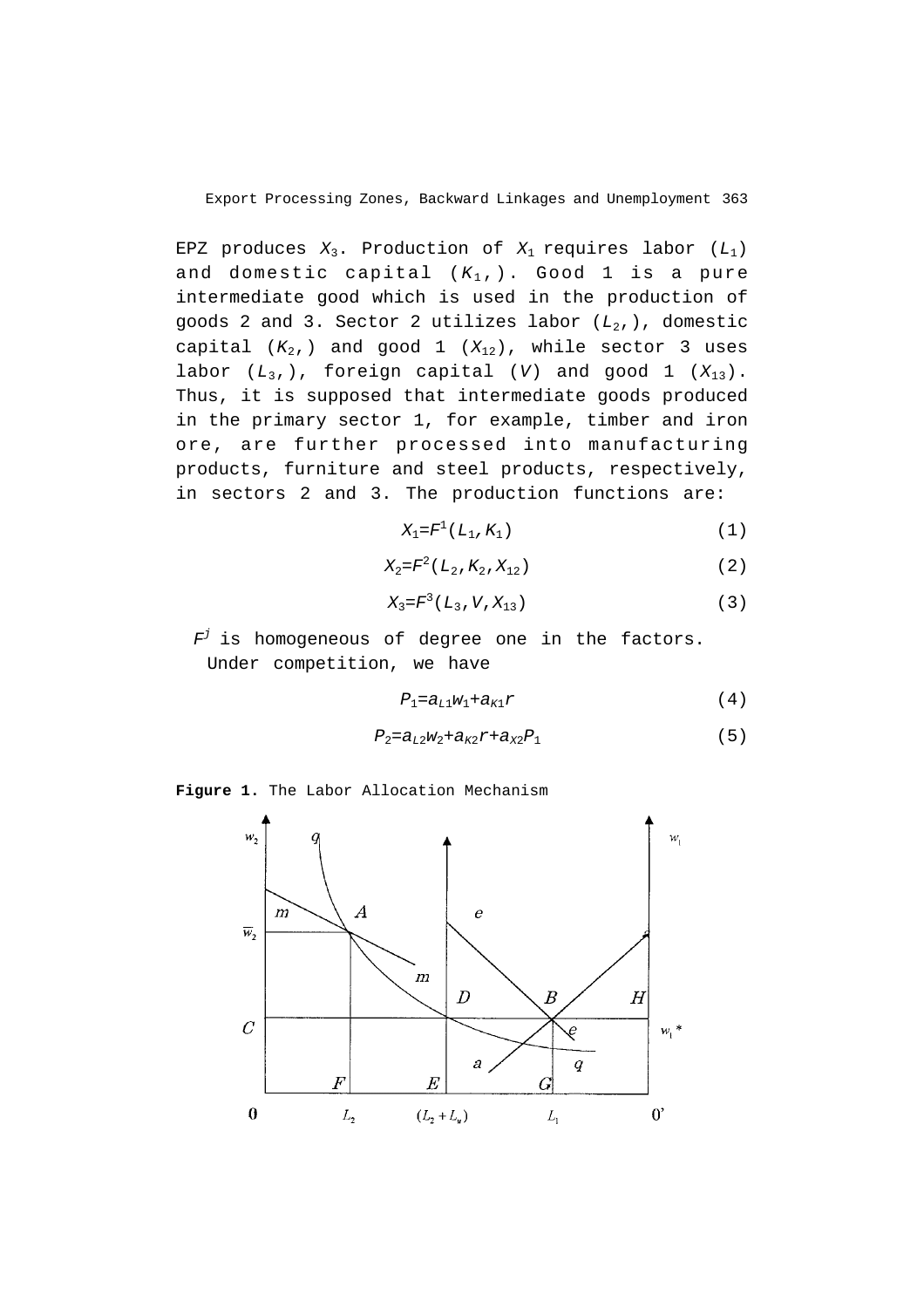$$
P_3 = a_{L3}W_3 + a_{V3}S + a_{X3}P_1 \tag{6}
$$

where  $a_{ij}$  is the amount of the ith factor used in the jth industry to produce one unit of the output,  $w_i$  is wage in the jth sector,  $r$  is rental of domestic capital, s is rental of foreign capital, and  $p_j$  is the price of the jth good  $(j=1,2,3)$ . We assume that all goods are tradable and then their prices are exogenously given.

In the standard Harris-Todaro (hereafter, H-T) model, it is assumed that the wage rate in (domestic manufacturing) sector 2  $(w_2)$  is rigid due to some political and/or institutional considerations while wage rate in (domestic primary) sector  $1 \left( w_1 \right)$  is flexible. In this case, the rural-urban labor allocation mechanism is shown as

$$
w_1 = w_2 L_2 / (L_2 + L_u) \quad \text{or} \quad w_1 (1 + \lambda) = w_2 \quad , \tag{7}
$$

where  $L_2$  and  $L_u$  are employed and unemployed labor in the urban area, respectively, and  $\lambda = L_u/L_2$ . In the labor market equilibrium, therefore, the rural wage rate  $(w_1)$ equals the expected wage income in the urban manufacturing sector which equals the manufacturing wage rate  $(w_2)$  times the probability of finding a job in the urban manufacturing sector  $(L_2/(L_2+L_1))$ .

In the present model, we introduce EPZ in the rural area. The local government may induce foreign firms to the rural area where labor force is abundant and the wage rate is relatively cheap. However, this does not necessarily mean that the EPZ is located actually in the rural area. The important thing is that foreign firms in the EPZ can use domestic labor at the flexible rural wage since minimum wage laws are relaxed and labor union activities are restricted there. In this case, the labor allocation between the sectors is shown in Figure 1. The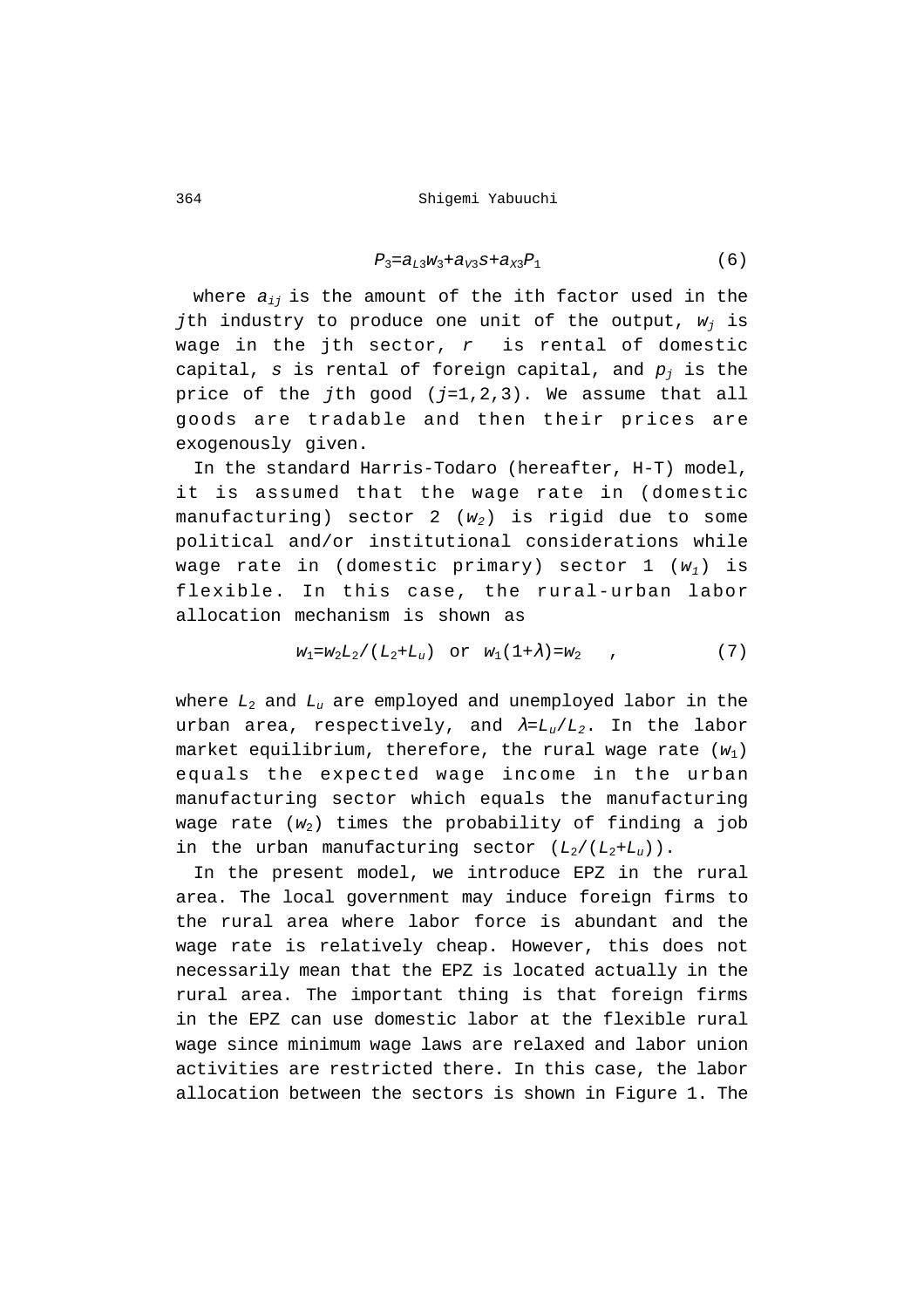figure incorporates the EPZ into the standard H-T labor allocation mechanism. In the figure, 00' measures the endowment of labor, mm, ee, and aa show the marginal value products of labor in the manufacturing sector, the EPZ and the primary sector, respectively, and qq is a rectangular hyperbola. Note that  $0\,\overline{w}\, {}_2\text{AL}_2$  equals  $0\text{CDE}$ . This shows the rural-urban labor allocation shown in (7). Thus, the standard H-T labor allocation mechanism holds between the rural and the urban areas also in the present set-up. The manufacturing sector employs  $0L<sub>2</sub>$  at the fixed urban wage rate ( $\overline{w}_2$ ). EF is unemployed in the urban area. In the rural area,  $0L_1$  and EG are employed in the primary sector and the EPZ, respectively, at the rural equilibrium wage rate .

Exogenously given endowments impose the resource constraints,

$$
a_{L1}X_1 + a_{L2}X_2 + a_{L3}X_3 + L_u = L \tag{8}
$$

$$
a_{k1}X_1 + a_{k2}X_2 = K \tag{9}
$$

$$
a_{V3}X_3=V\tag{10}
$$

where  $L$  and  $K$  are the endowments of labor and capital, respectively. This completes the specification of our model with the fixed endowment of factors and the internationally determined prices. We have seven unknown variables  $w_1$ ,  $r$ ,  $s$ ,  $X_1$ ,  $X_2$ ,  $X_3$  and  $L_u$  which are solved by seven equations  $(4)-(6)$  and  $(7)-(10)$  for given parameters,  $w_2$ ,  $P_1$ ,  $P_2$ ,  $P_3$ ,  $L$ ,  $K$  and  $V$ .

Following Khan (1980) and Neary (1981), I make the following assumption. The assumption is known as the stability condition in the mobile-capital H-T model.

**Assumption 1 (Stability).** Manufacturing sector 2 is capital-intensive relative to primary sector 1 in the value sense, i.e.,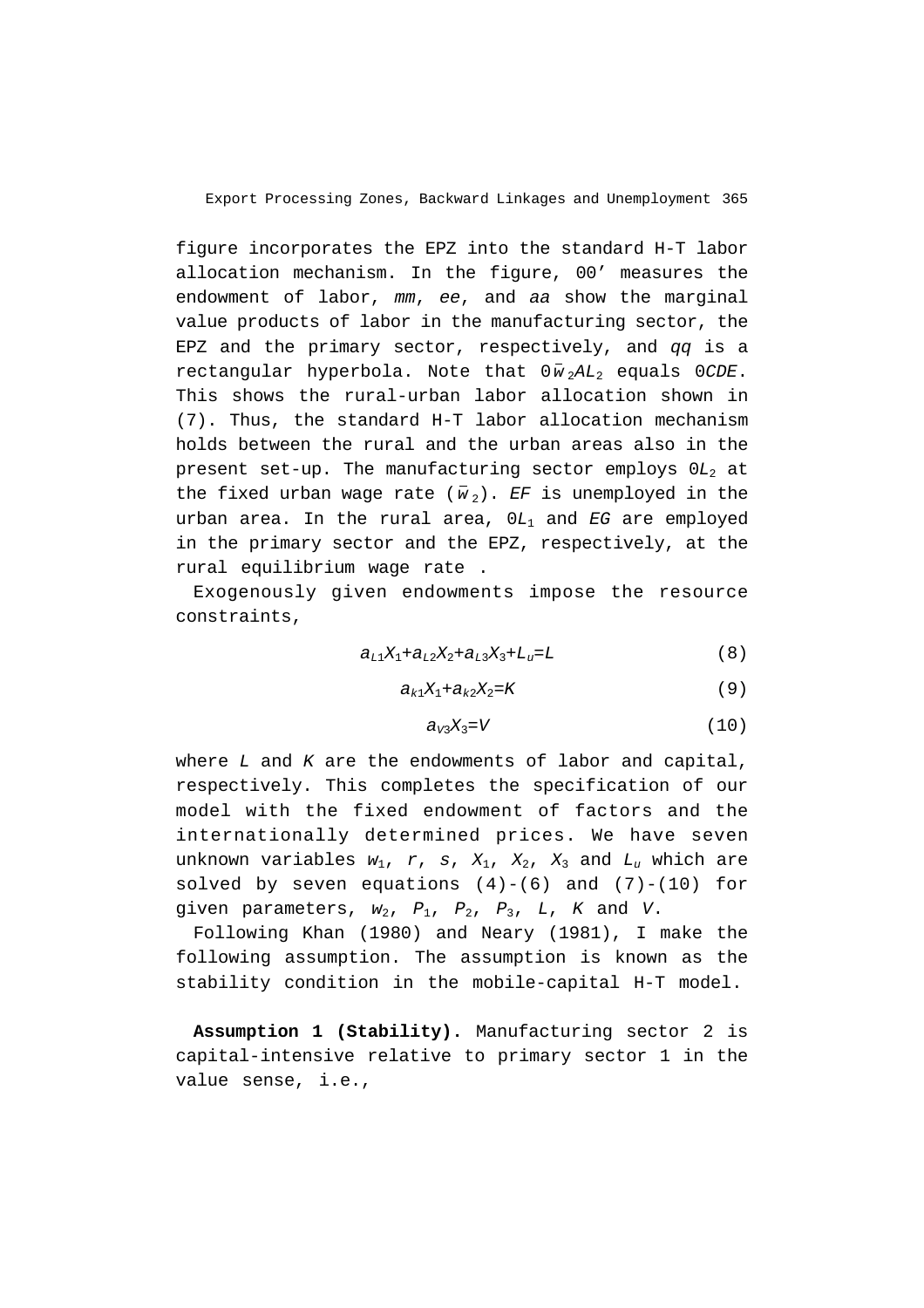$$
rk_2/w_2L_2 > rK_1/w_1L_1 \phi \phi k_2 > (1+\lambda)k_1
$$
,

**where**  $k_{j=1}K_{j}/L_{j}$ , **(j=1,2)**.

The assumption is not unrealistic and well known in the literature. This implies that the manufacturing sector 2 is capital-intensive relative to the primary sector 1 also in the physical sense, i.e.,

$$
K_2/L_2 > K_1/L_1 \phi \phi \Lambda \equiv \lambda_{L1} \lambda_{K2} - \lambda_{L2} \lambda_{K1} > 0
$$

where the allocative share of the ith factor in the jth industry (e.g.,  $\lambda_{K2} = a_{K2}X_2/K$ ).

## **III. EPZs and Linkages with Unemployment**

#### **A. Factor prices and national income**

We analyze the effects of EPZ on factor prices and national income in the presence of urban unemployment. For the purpose, we will consider the change in foreign capital investment (V). Note that our model is completely decomposable between the price side, eqs.(4)-(6), and the quantity side, eqs.(7)-(10). Therefore, factor prices are not affected by an increase in foreign capital investment because commodity prices and the urban manufacturing wage are fixed. This also implies that all input coefficients are fixed since they depend on factor prices. Thus the following result is immediate.

**Proposition 1.** An increase in foreign capital investment does not change the rural wage and rentals of domestic and foreign capital.

All good prices are constant because the goods are tradable and this country is small. Since the domestic manufacturing wage rate is fixed, the rental of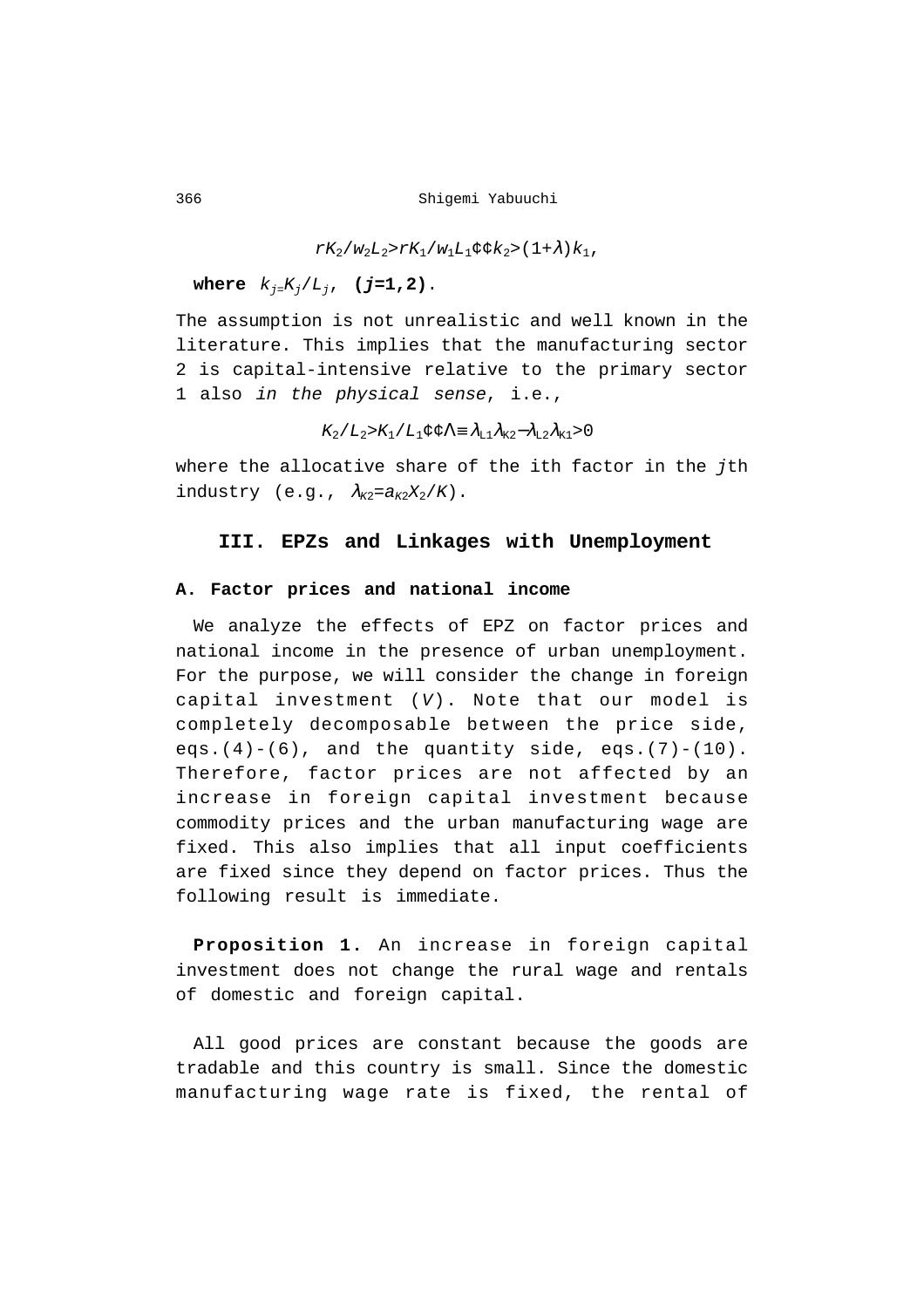domestic capital is constant from (5). Then, the rural wage rate is also given through (4). Finally, (6) determines the rental of foreign capital. Therefore, an increase in foreign capital investment does not change the rural wage and rentals of domestic and foreign capital. This confirms the Din's result obtained in the model without unemployment.

Consider now the welfare effect of an increase in the activity of the EPZ. National income of the host country, y, is given by

$$
y = w_1(L_1 + L_3) + w_2L_2 + rK, \qquad (11)
$$

where  $L_j = a_{Lj}X_j$ . Using the relation (7), (11) can be written as

$$
y = w_1 (L_1 + L_2 + L_3 + L_u) + rK = w_1 L + rK.
$$
 (12)

Since factor prices are not affected due to the increase in foreign investment, we have the following proposition.

**Proposition 2.** An increase in foreign capital investment does not change national income in the presence of unemployment.

This result holds even if unemployment changes. Under the assumption of H-T labor allocation mechanism, unemployed labor gets its subsistence income from relatives or friends, or they get their job by lottery every morning. Thus, each urban laborer obtains the expected wage on the average. Since the expected wage in the urban area is the same as the rural wage, every laborer obtains the same fixed wage rate in the economy as a whole. Therefore, national income does not change even if unemployment exists and changes due to the increase in foreign capital investment.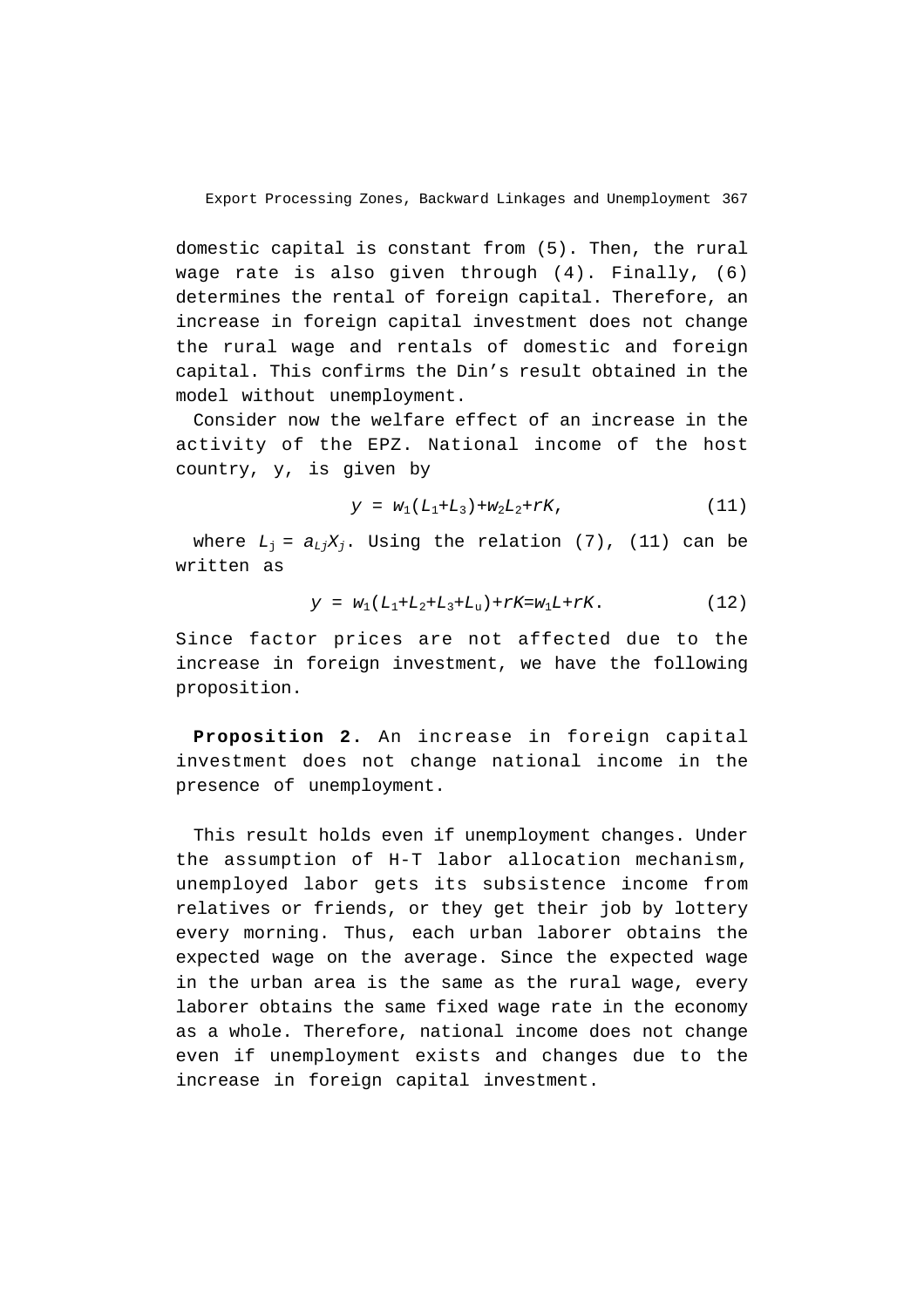#### **B. Backward linkage effect**

Now let us examine the effect of foreign capital inflow on the output of the intermediate good, that is, the backward linkage effect. Differentiating (7) - (10), we obtain

$$
\begin{bmatrix}\n\lambda_{L1} & \lambda_{L2} & \lambda_{L3} & \lambda_u \\
\lambda_{K1} & \lambda_{K1} & 0 & 0 \\
0 & 0 & 1 & 0 \\
0 & -\lambda w_1 \lambda_{L2} & 0 & w_1 \lambda_u\n\end{bmatrix}\n\begin{bmatrix}\n\hat{x}_1 \\
\hat{x}_2 \\
\hat{x}_3 \\
\hat{L}_u\n\end{bmatrix} =\n\begin{bmatrix}\n\hat{L} \\
\hat{L} \\
\hat{\kappa} \\
0\n\end{bmatrix}.
$$
\n(13)

Solving (13) for  $\hat{X}_1$ with respect to  $\hat{V}$  , we have  $(14)$  $\hat{\mathfrak{C}}_1/\hat{V} \ = \ -w_1 \lambda_u \lambda_{\kappa 2} \lambda_{\kappa 3}/\Delta$ 

where ∆ is the value of the determinant of the coefficient matrix of (13),

$$
= \lambda_{u}(w_{1}\lambda_{L1}\lambda_{K2} - w_{2}\lambda_{K1}\lambda_{L2}) = w_{1}\lambda_{u}\lambda_{L1}\lambda_{L2}(L/K)\{k_{2}-(1+\lambda)k_{1}.\}
$$

It can be shown that  $\Delta$  is positive if the manufacturing sector is capital-intensive relative to the primary sector in the value sense (Assumption 1). Thus, the following proposition is immediate.

**Proposition 3.** An increase in foreign capital inflow decreases the output of the intermediate good.

Under the stability condition, the manufacturing good sector is capital-intensive relative to the primary (intermediate) good sector. An increase in foreign capital investment into the EPZ attracts labor from the domestic sectors. Therefore, the labor allocation reduces the output of the intermediate good sector and increases the output of the manufacturing sector through the Rybczynski effect. Thus, an increase in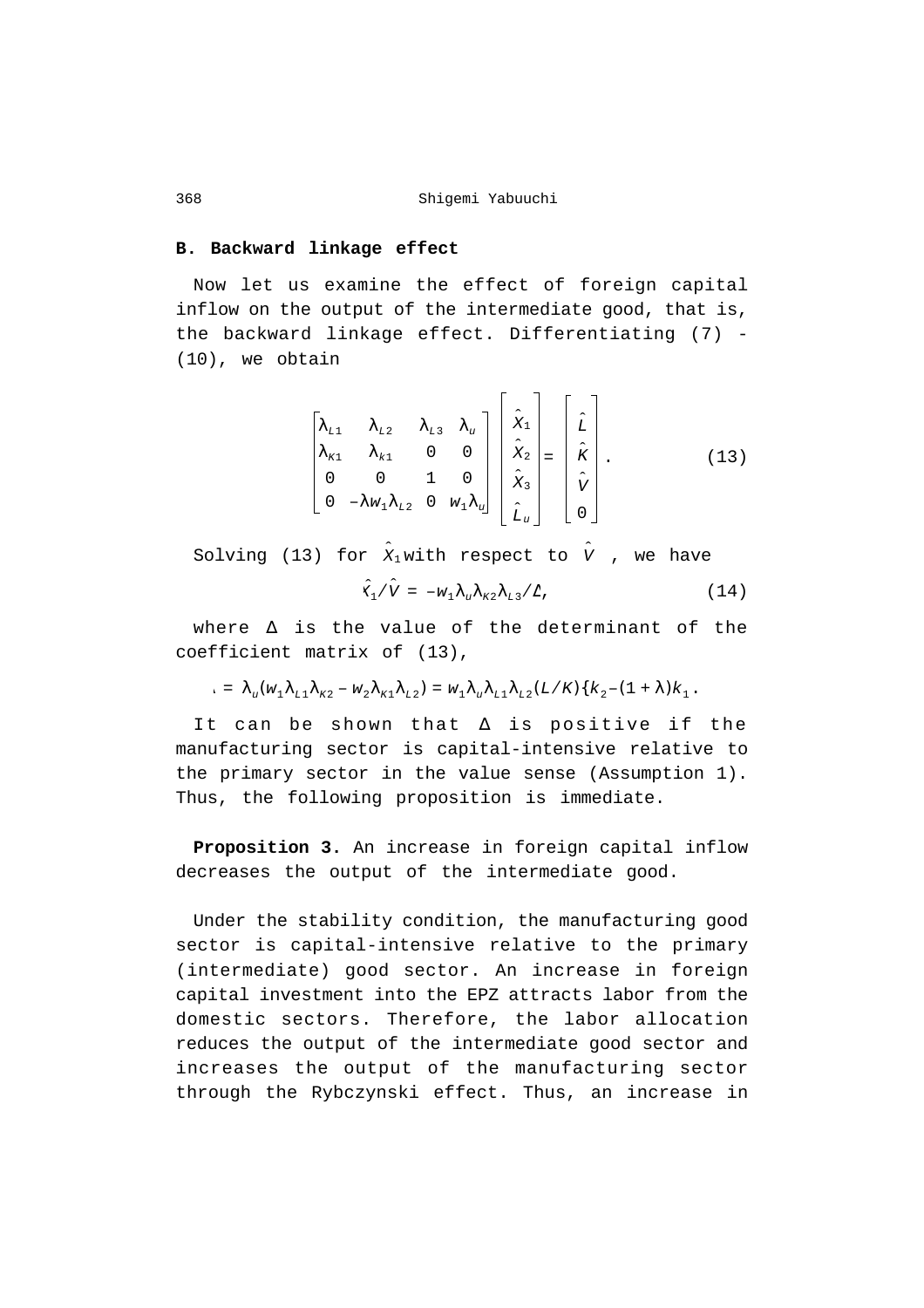foreign capital has a negative backward linkage effect in the present model.

#### **C. Unemployment**

Consider now the effect of EPZ on urban unemployment. Solving (13) for  $\hat{L}_u$  with respect to  $\hat{V}$ , we have

$$
\hat{L}_u/\hat{V} = \lambda w_1 \lambda_{K1} \lambda_{L2} \lambda_{L3} / \Delta . \qquad (15)
$$

This suggests the following proposition.

**Proposition 4.** An increase in foreign capital investment increases unemployment.

This result is pessimistic contrary to the conventional wisdom that an inflow of foreign capital creates employment opportunity and alleviates the problem of unemployment. As shown in the previous proposition, foreign investment expands the manufacturing production, hence employment in the

**Figure 2.** The Effect of Capital Accumulation

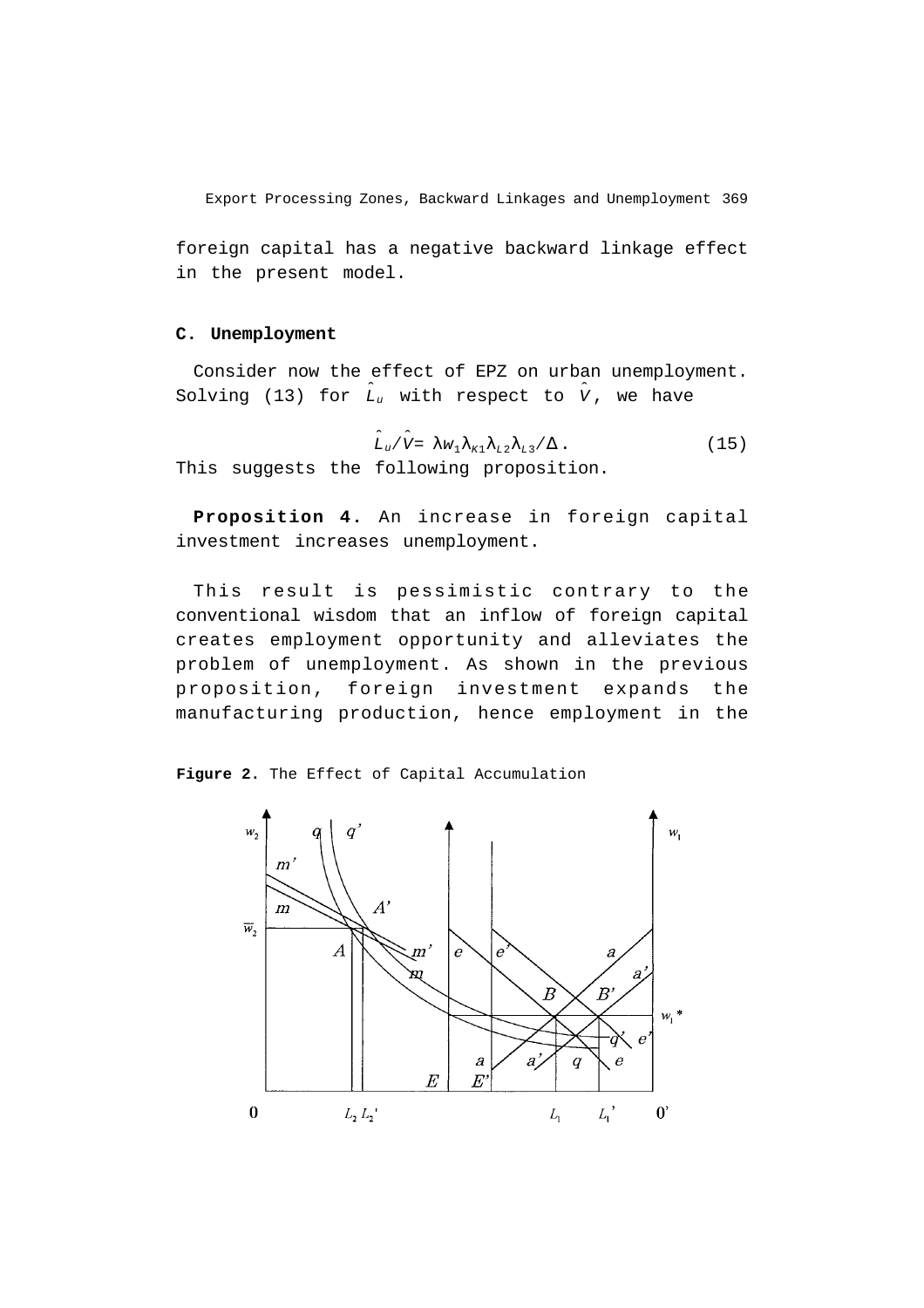manufacturing sector increases. This increase in urban employment increases the expected wage through the increase in the probability to get a job in the urban area, and attract labor from the rural area. If the rural wage increases owing to the withdrawal of labor, the labor movement will be limited to some extent. Since the rural wage does not change in the present situation, however, a large amount of rural labor moves into the city. As a result, some of the migrants cannot get their jobs and will be unemployed there, though total employment in the urban area increases. Thus, both employment and unemployment increase in the urban area. This can be seen also by differentiating (7).

$$
(w_2-w_1) dL_2 = w_1 dL_u.
$$
 (16)

Thus, this implies the following proposition.

**Proposition 5.** If employment in the urban manufacturing sector increases, urban unemployment increases, and vice versa.

This proposition has important policy implication for the policy makers of developing countries. They cannot reduce unemployment by increasing employment opportunity in the EPZ. Though foreign investment itself creates jobs in the EPZ, the harmful side effect is larger than the direct effect. Therefore, in order to alleviate the problem of unemployment, some other policies to keep labor in the agricultural sector must be considered.

# **IV. Factor Accumulation**

Finally, let us examine the effects of factor accumulation on outputs and unemployment. From (13), we have the following results of comparative statics.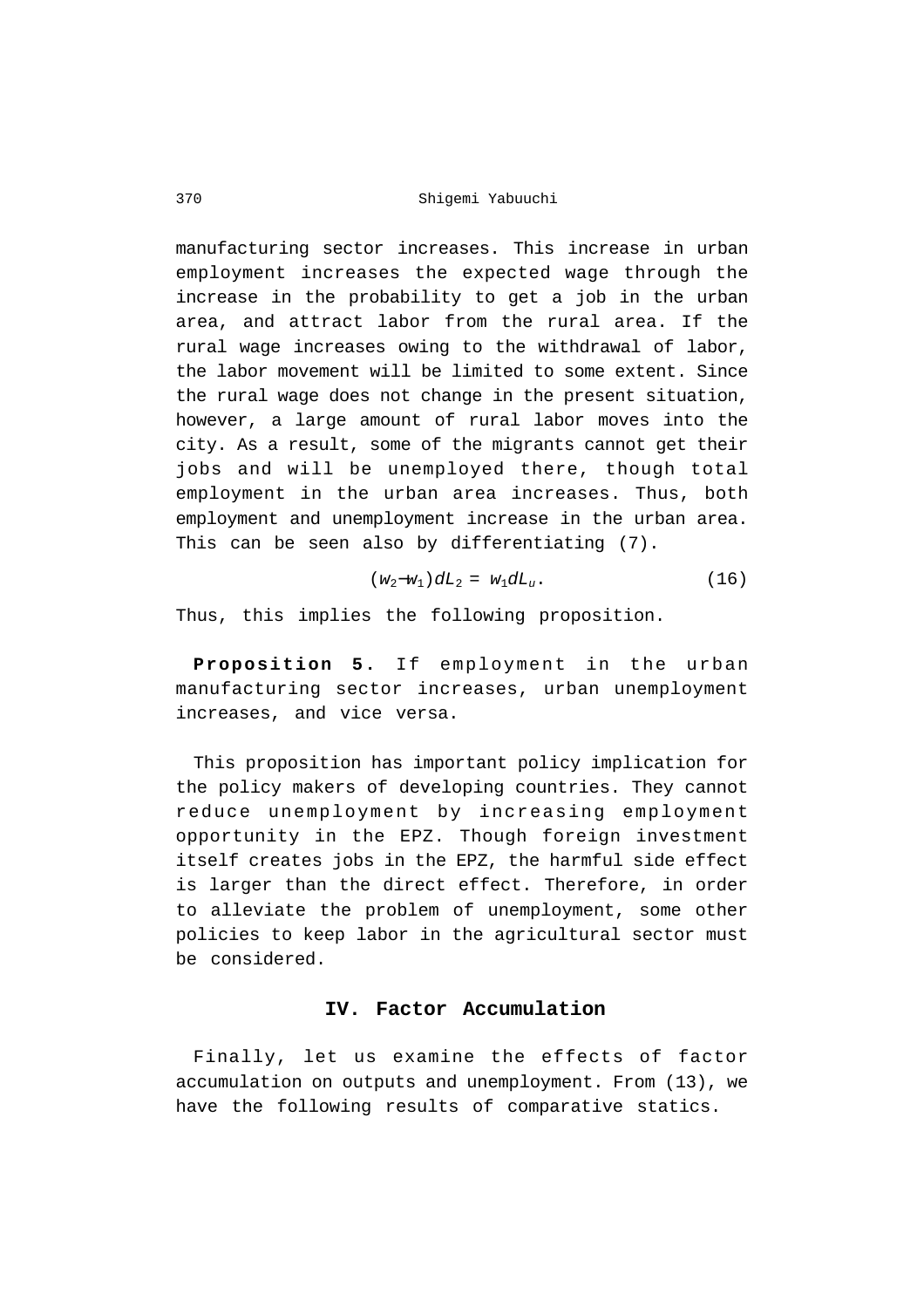$$
\hat{\dot{X}}_1/\hat{L} = w_1 \lambda_u \lambda_{K2}/\Delta > 0, \qquad \hat{\dot{X}}_2/\hat{L} = -w_1 \lambda_u \lambda_{K1}/\Delta < 0. \tag{17}
$$

and

$$
\hat{X}_1/\hat{K} = -w_2 \lambda_u \lambda_{L2}/\Delta < 0 , \qquad \hat{X}_2/\hat{K} = w_1 \lambda_u \lambda_{L1}/\Delta > 0 . \qquad (18)
$$

Thus, labor growth increases the output of the laborintensive agricultural sector and decreases the output of the capital-intensive manufacturing sector. On the other hand, capital accumulation increases the output of the manufacturing sector and decreases the output of the agricultural sector. Therefore, the following proposition summarizes the results.

**Proposition 6.** In the presence of the EPZ and unemployment, the Rybczynski theorem holds under stability.

Equations (8) and (9) show that sectors 1 and 2 constitute a modified Hecksher-Ohlin world with the EPZ (sector 3) and unemployment. Therefore, the change in factor endowments has two effects on the outputs of the domestic sectors: the direct resource allocation effect and the indirect effect through the EPZ and unemployment. By the way, the change in factor endowment does not affect the employment in the EPZ  $(L_3)$  when the wage rate is fixed. On the other hand, labor growth decreases unemployment and capital accumulation increases unemployment as shown below. Thus, the side effect through the change in unemployment enforces the direct effect of factor growth. If labor increases, available labor increases more than the initial increase in labor endowment since unemployment decreases. If capital increases, available labor decreases at the same time since unemployment increases. Therefore, the Rybczynski theorem holds a fortiori.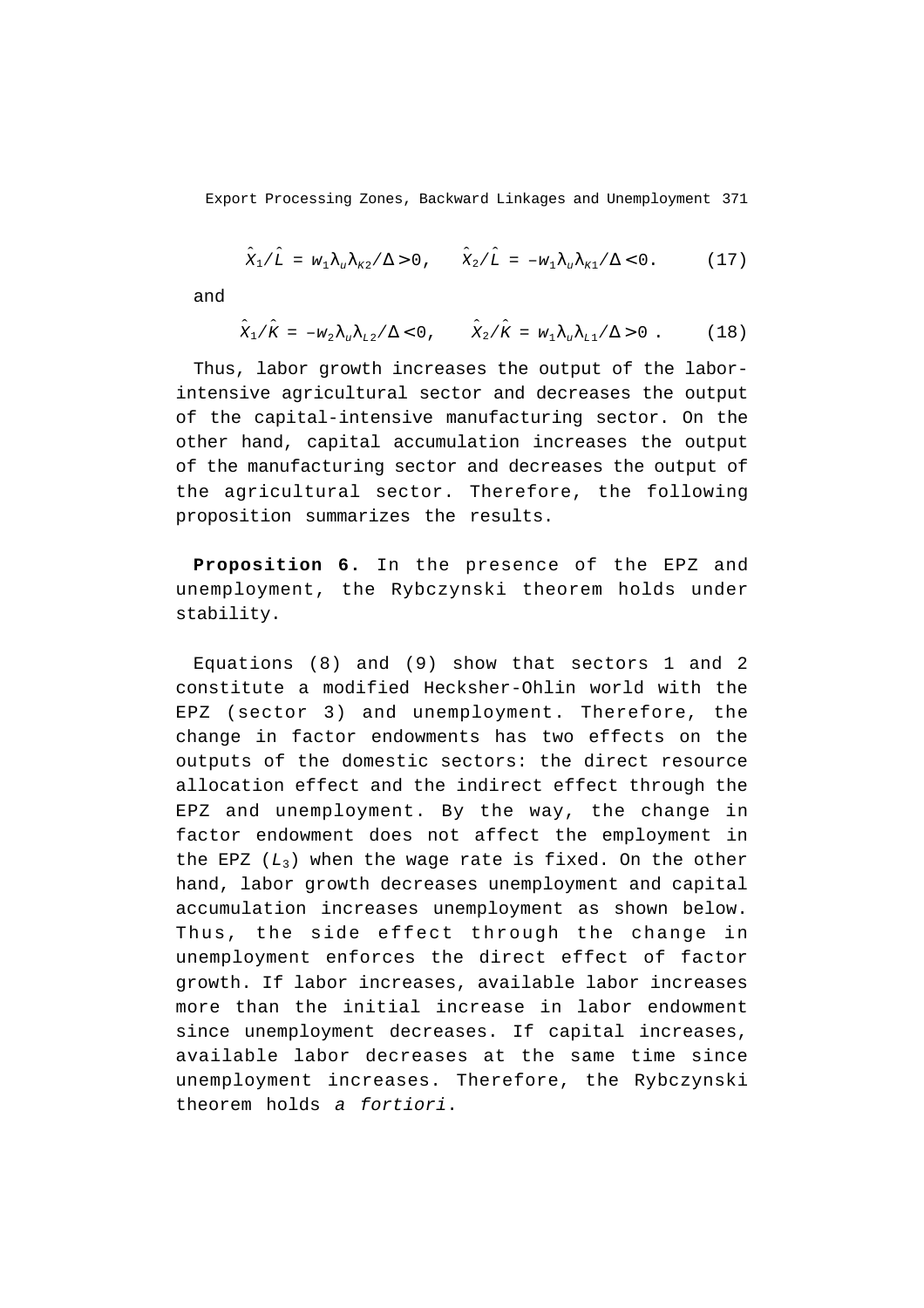Solving (13) for  $\hat{L}_u$  with respect to factor changes, we have

$$
\hat{L}_u / \hat{L} = (w_1 - w_2) \lambda_{K1} \lambda_{L2} / \Delta
$$
 (19)

and

$$
\hat{L}_u/\hat{K} = (w_2 - w_1)\lambda_{L1}\lambda_{L2}/\Delta . \qquad (20)
$$

Thus we have the following proposition.

**Proposition 7.** Labor growth decreases unemployment and capital accumulation increases unemployment.

This result is rather paradoxical. It seems that, in labor-surplus developing countries, labor growth makes labor more redundant while capital accumulation creates more employment opportunity. In the present set-up, however, the results obtained are reversed. Labor growth expands the output of the laborintensive (primary) sector 1 and reduces that of the capital-intensive (manufacturing) sector 2 through the Rybczynski effect. This attracts more labor into the rural sector than that released from the manufacturing sector since the primary sector is labor-intensive. Thus, labor growth reduces unemployment since some of the workers are supplied from the unemployment pool. On the other hand, capital accumulation increases the output of the capital-intensive manufacturing sector and decreases that of the labor-intensive primary sector. In the process, both labor and capital move from the agricultural sector to the manufacturing sector. A relatively large amount of labor is released from the primary sector owing to the difference in the factor intensity. This leads to an increase in unemployment.

Figure 2 shows the effect of capital accumulation. Capital accumulation shifts mm to m'm' and employment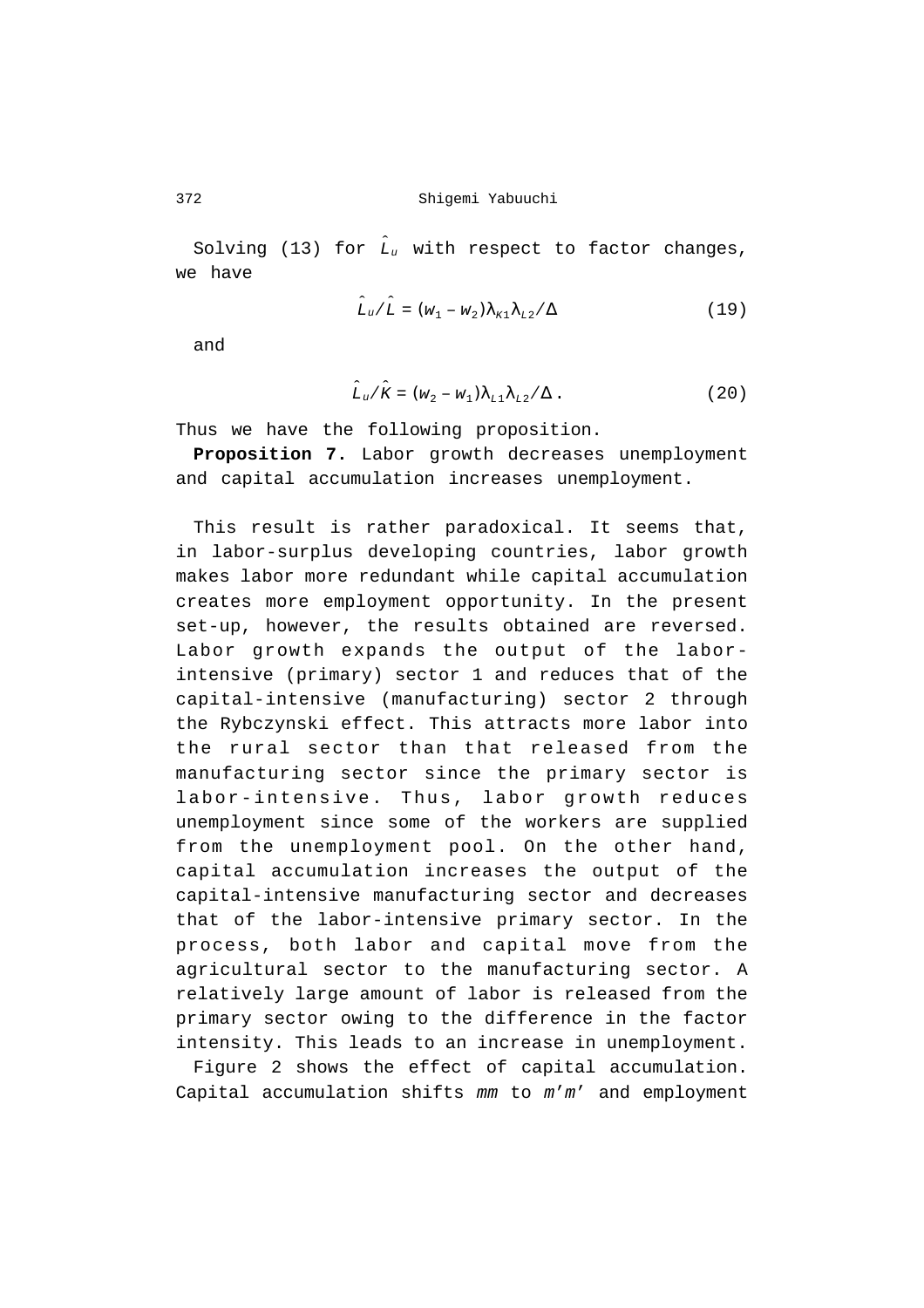in these sectors expand from 0  $L_2$  to 0  $L_2'$ . The marginal value product of labor in the primary sector decreases from aa to a'a' due to the reallocation of capital. The equilibrium is reestablished at point B'. Clearly,  $L_1L_1'$  is larger than  $L_2L_2'$ , hence unemployment increases as a result of capital accumulation and accompanying capital reallocation. The effect of labor growth is also explained similarly.

# **V. Concluding Remarks**

This paper has examined the effects of a formation or an expansion of EPZs on various aspects of developing countries in the presence of unemployment. We have shown that an increase in foreign capital investment leaves domestic factor rewards and then national income unchanged. Furthermore, it decreases the output of the intermediate good, and increases urban unemployment. It has also been shown that, contrary to the conventional wisdom, labor growth decreases unemployment while capital accumulation increases unemployment. Thus, in spite of favorable expectation by many developing countries, EPZs may have negative effects on national income, backward linkage and unemployment in an economy characterized by the EPZ and unemployment.

In this paper, we have focused our attention on the problem of unemployment in developing countries. It is noteworthy that both foreign capital investment and domestic capital accumulation increase unemployment in the present model with EPZ and unemployment. The important policy implication is that some other policies to expand the primary sector are required in order to alleviate the problem of unemployment.

# **Acknowledgement**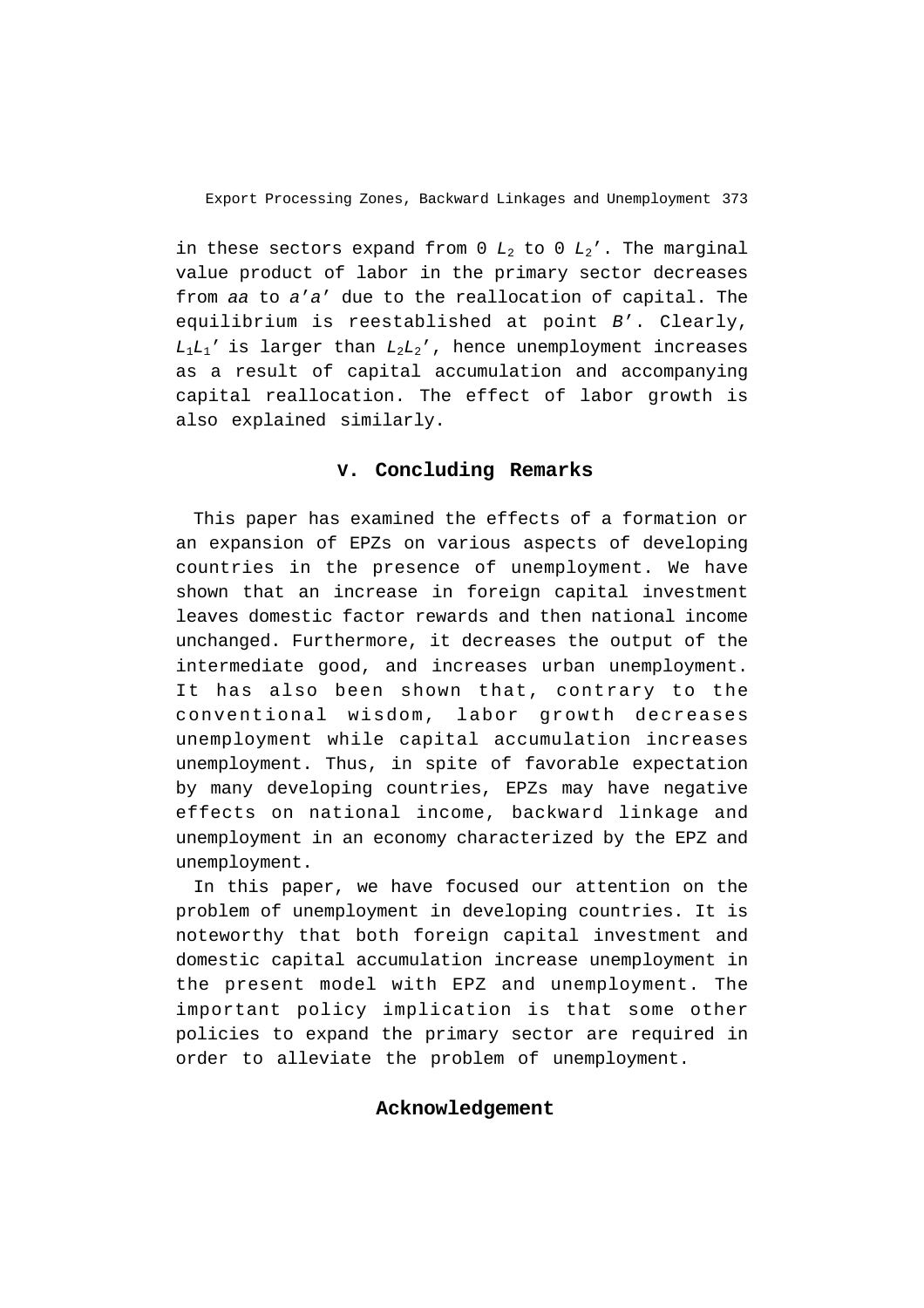The author would like to express his appreciation to Professor Murray Kemp and an anonymous referee for many helpful comments and suggestions. Thanks are also due to the University of New South Wales for support while the work was in progress.

Recevied 14 September 2001, Accepted 14 March 2002

#### **References**

- Beladi, H. and S. Marjit (1992), "Foreign capital and protectionism", Canadian Journal of Economics 25, 233- 238.
- Din, M. -u. (1994), "Export processing zones and backward linkage", Journal of Development Economics 43, 369-385.
- Hamada, K. (1974), "An economic analysis of the duty free zone", Journal of International Economics 4, 225-241.
- Hamilton, C. and L. O. Svensson (1982), "On the welfare effects of a 'duty free' zone", Journal of International Economics 13, 45-64.
- Khan, M. A. (1980), "Dynamic stability, wage subsidies and the generalized Harris-Todaro model", Pakistan Economic Review 19, 1-24.
- Miyagiwa, K. (1993), "The locational choice for free-trade zones: rural versus urban options", Journal of International Economics 40, 187-203.
- Neary, J. P. (1981), "On the Harris-Todaro model with intersectoral capital mobility", Economica 48, 219-234.
- Rodriguez, C. A. (1976), "A note on the economics of the duty free zones", Journal of International Economics 6, 385-388.
- Yabuuchi, S. (1997), "Direct investment, monopoly and welfare", Pacific Economic Review 2, 135-141.
- Young, L. (1987), "Intermediate goods and the formation of duty-free zones", Journal of Development Economics 25, 369-384.
- Young, L. (1992), "Unemployment and the Optimal Export-Processing Zone", Journal of Development Economics 37, 369-385.
- Young, L. and K. Miyagiwa (1987), "Unemployment and the formation of duty-free zones", Journal of Development